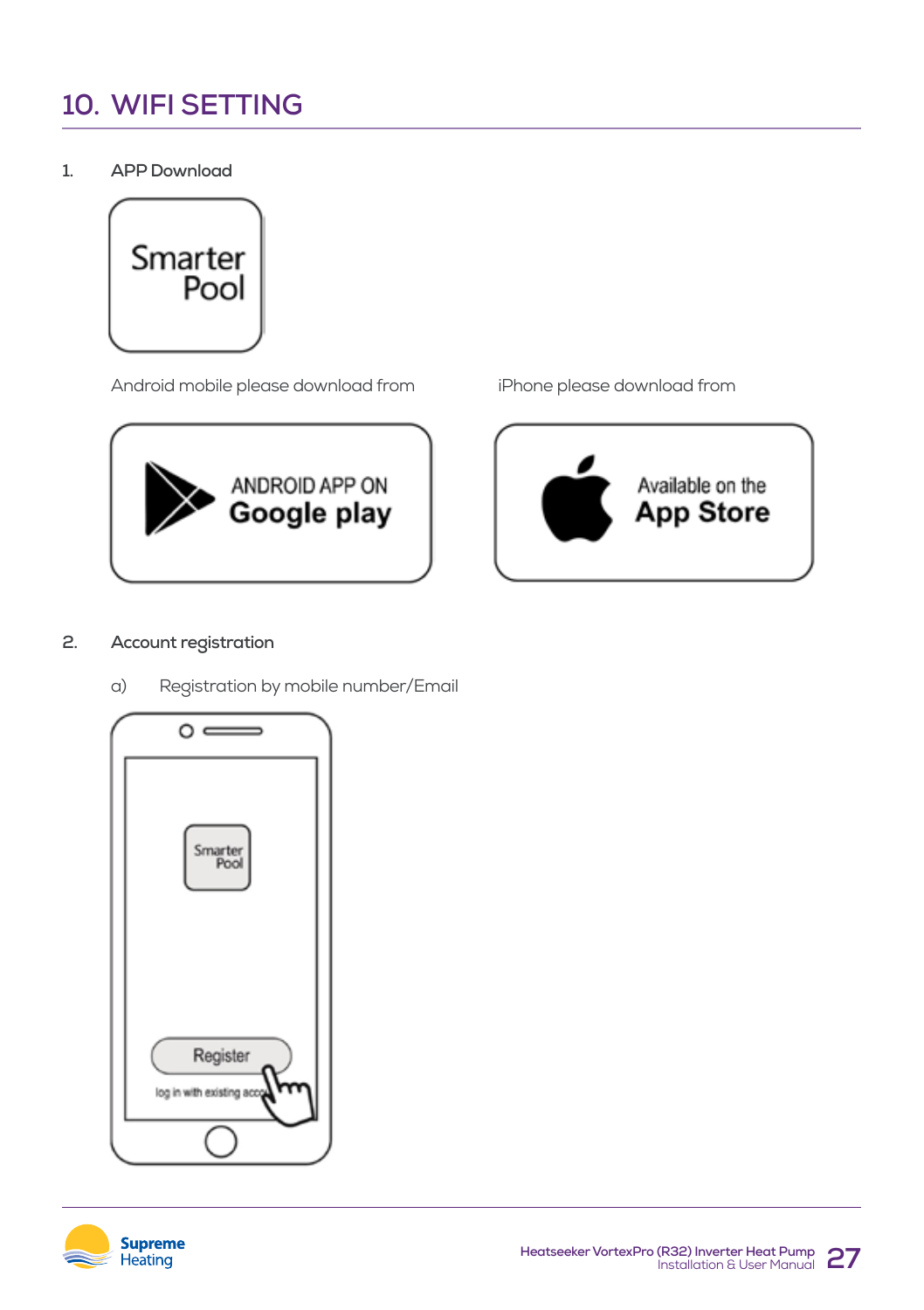b) Mobile number registration





# **3. Create family**

Please set family name and choose the room of device



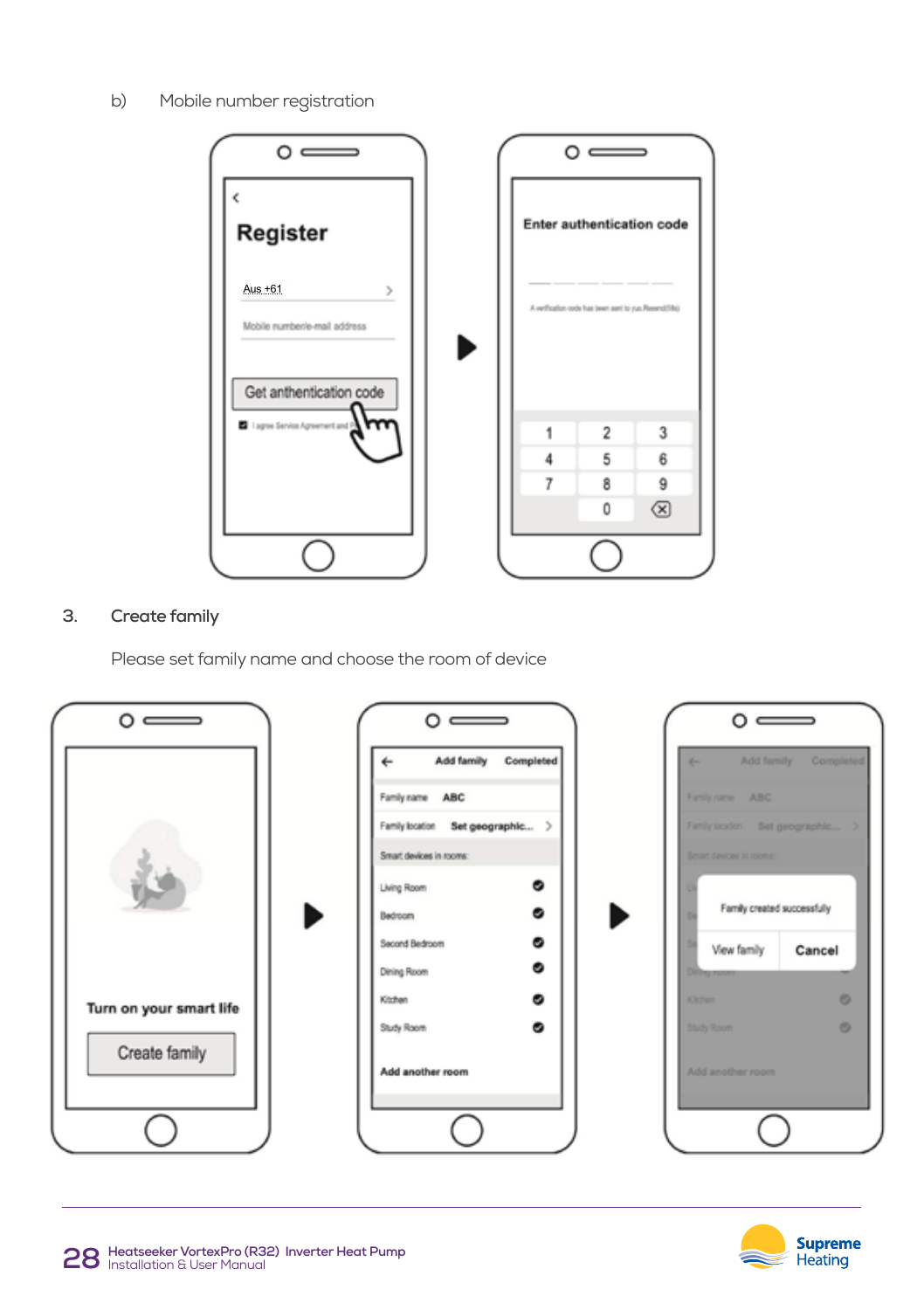# **4. APP Binding**

Please make sure your mobile phone has connected to Wifi

a) Wifi connection:

Press  $\bigcup$  for 3 seconds after screen unlock,  $\widehat{\mathcal{P}}$  will be flashing to enter Wifi binding program.



b) Click "Add device", follow indication to finish binding.  $\bullet$  display on the screen once Wifi connection success.



- c) If connect fails, please make sure your network name and password is correct. And your router, mobile phone and device are as close as possible.
- d) Wifi rebinding (When Wifi password changes or network configuration changes):

Press  $\bigcup$  for 10 seconds,  $\widehat{\mathbb{R}}$  will be flashing slowly for 60 seconds. Then  $\widehat{\mathbb{R}}$  will be off. The original binding will be removed. Follow steps above for rebinding.

 **(Remarks: Please make sure the router is configured at 2.4G. 5G networks are NOT compatible.)**

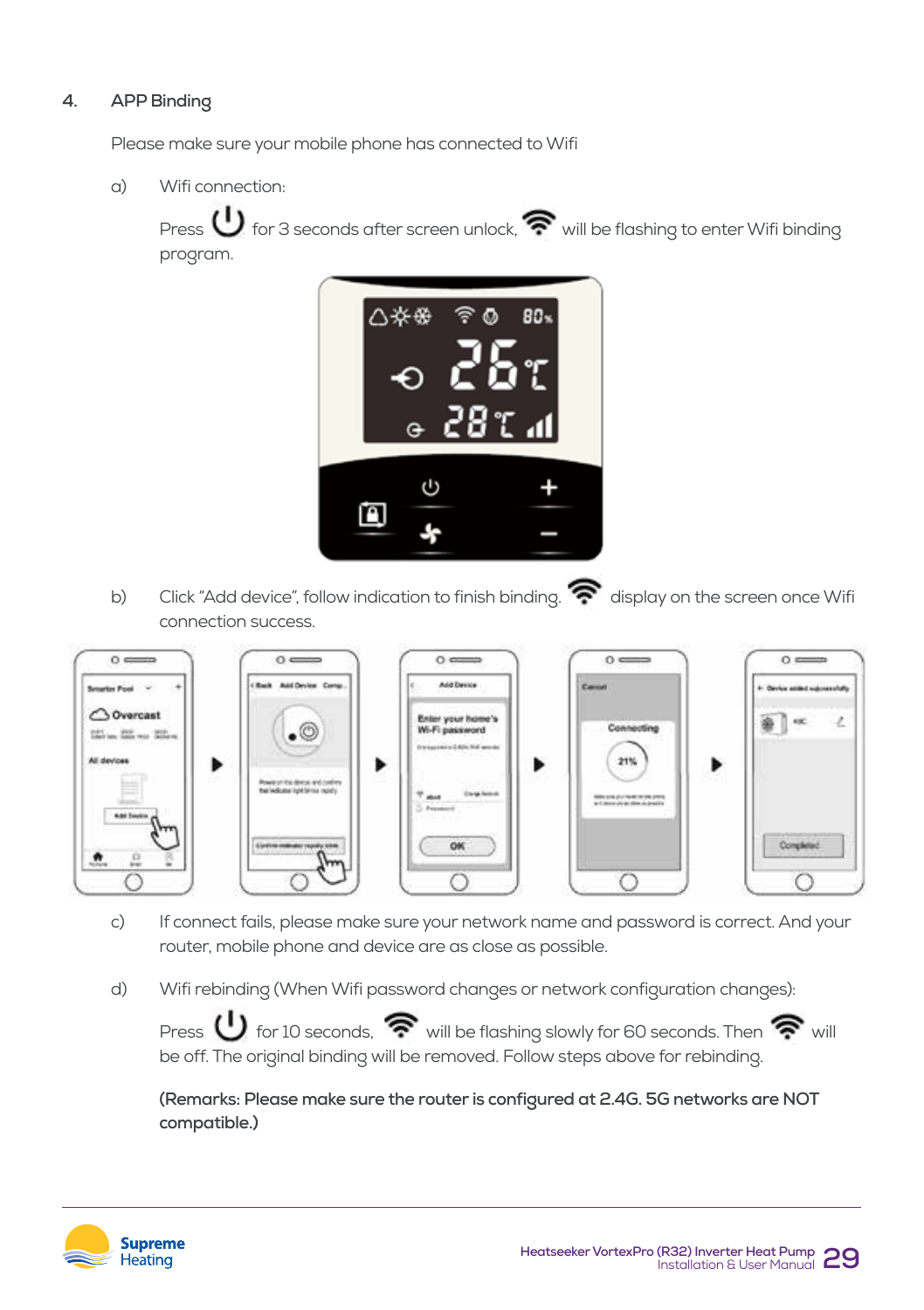# **5. Operation**

a) For heat pump with Heating function only



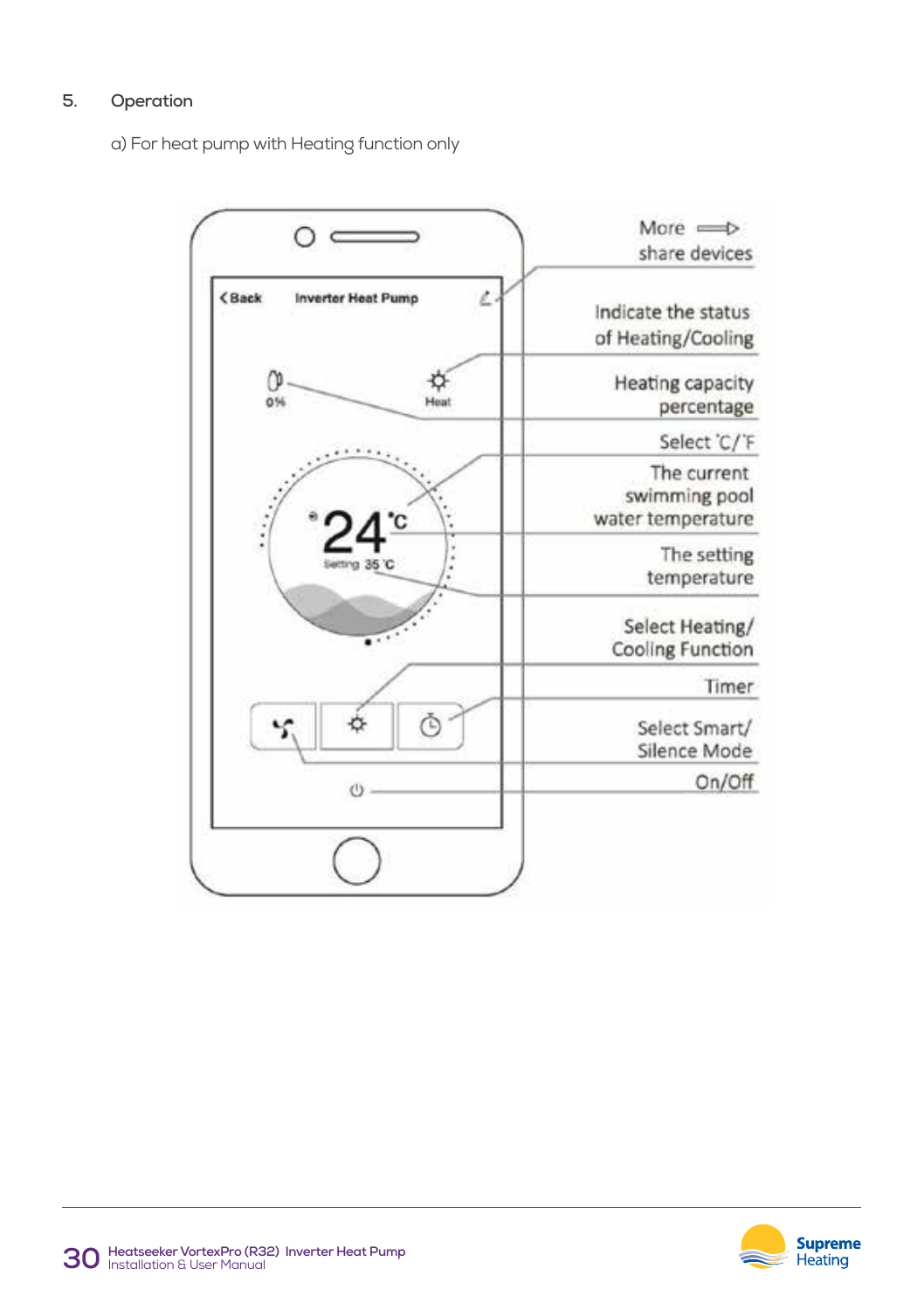#### **6. Share devices to your family members**

After binding, if your family members also want to control the device.

Please let your family members register the APP first, and then the administrator can operate as below: